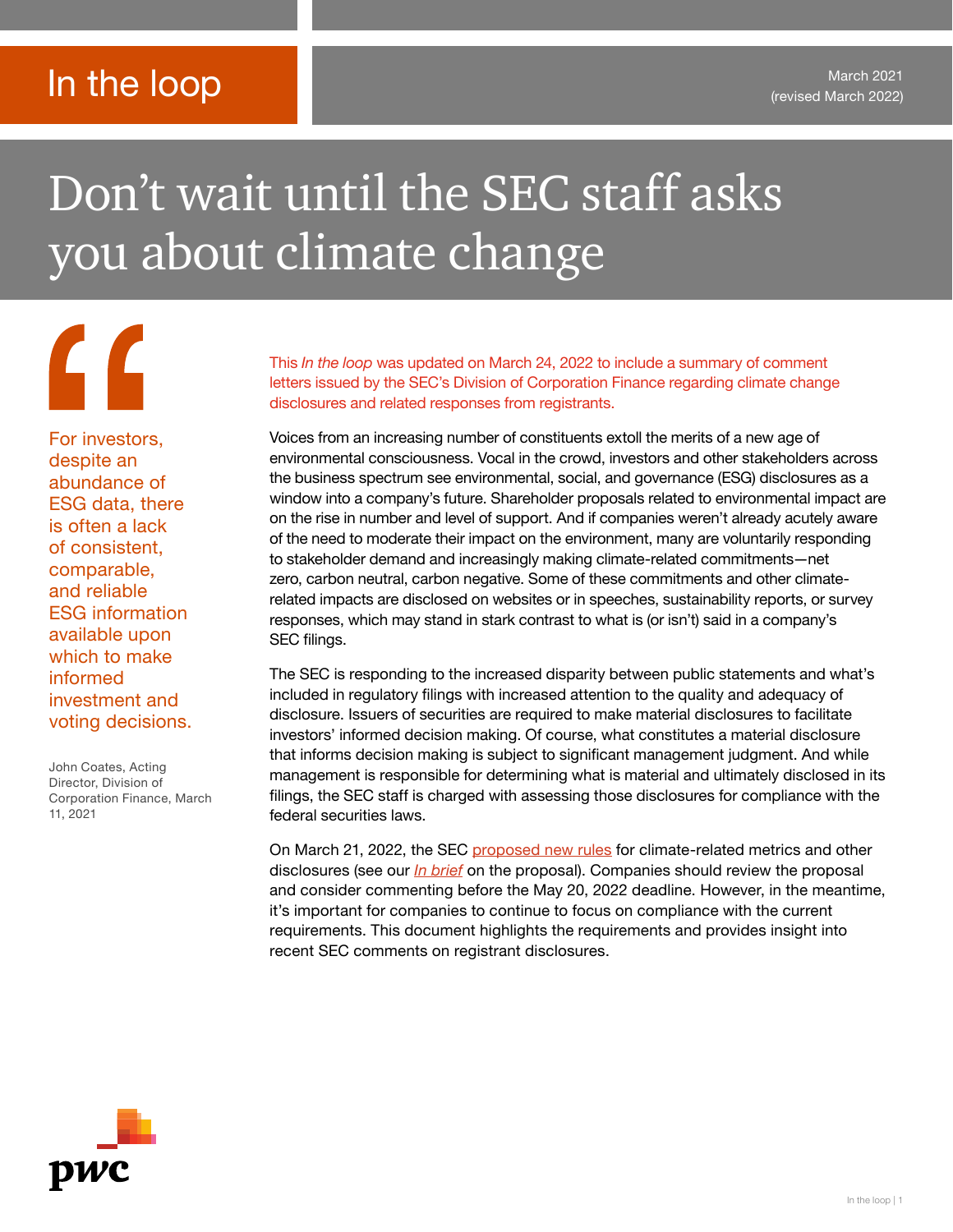

#### An old story with a renewed focus and an eye toward change

In its 2[010 interpretive release](https://www.sec.gov/rules/interp/2010/33-9106.pdf) outlining how existing disclosure requirements apply to climate change matters, the SEC noted that "climate change has become a topic of intense public discussion in recent years," which is a sentiment equally, if not more, appropriate today. But even the 2010 guidance was nothing new. Since the 1970s, the SEC has asked for climate-related disclosures. After 40 years of developments, the SEC provided a roadmap in 2010 that summarized how existing requirements apply to climate-related risk.



#### Today's focus

Climate change creates direct and indirect risks for companies in nearly all industries. Investors want to know about risk because it informs their decision making.

We are long past the point at which it can be credibly asserted that climate risk is not material.

> Commissioner Allison Herren Lee, Regulation S-K and ESG Disclosures: An Unsustainable Silence, August 26, 2020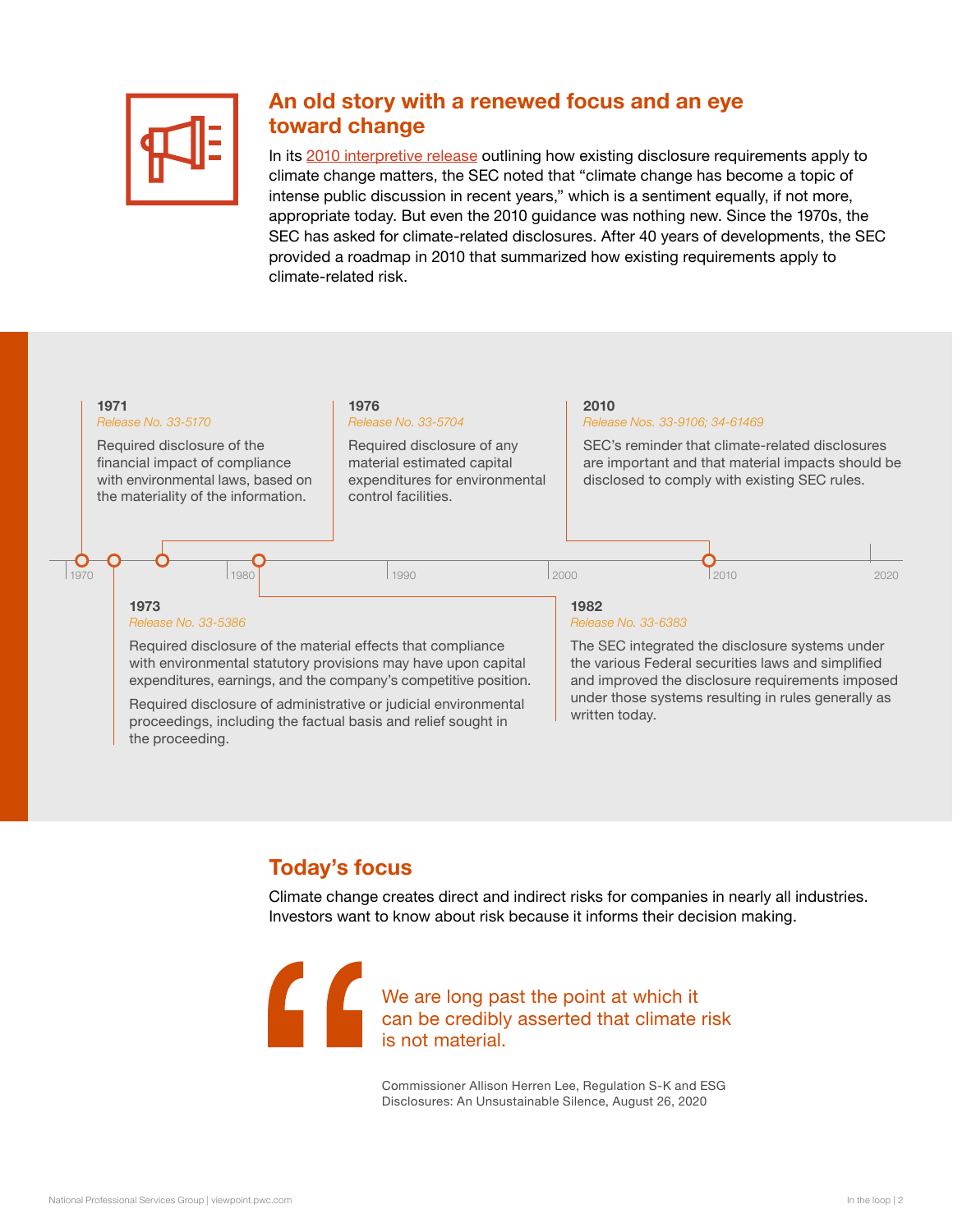| ٦<br>Ξ | <b>III</b><br><b>THE R</b> | ۳<br>a mata<br>г      |
|--------|----------------------------|-----------------------|
|        |                            | <b>TIME</b><br>п<br>۳ |
|        | Ξ                          |                       |
|        |                            |                       |

The following table summarizes the Regulation S-K requirements highlighted by the SEC in 2010. Companies have a responsibility to assess whether a material exposure in the following areas merits disclosure, and audit committees should understand management's assessment.

| <b>Regulation S-K Item</b>                                                                                                                                                                    | Disclosures applicable to climate-related matters                                                                                                                                                                                                                                                                                                                                                                                 |
|-----------------------------------------------------------------------------------------------------------------------------------------------------------------------------------------------|-----------------------------------------------------------------------------------------------------------------------------------------------------------------------------------------------------------------------------------------------------------------------------------------------------------------------------------------------------------------------------------------------------------------------------------|
| <b>Description of business</b><br>Item 101 requires a registrant<br>to describe its business and<br>that of its subsidiaries.                                                                 | The material effects that compliance with government<br>regulations, including environmental regulations,<br>may have upon the capital expenditures, earnings,<br>and competitive position of the registrant and<br>its subsidiaries, including the estimated capital<br>expenditures for environmental control facilities<br>Resources material to a registrant's business, such as<br>sources and availability of raw materials |
| <b>Legal proceedings</b><br>Item 103 requires a<br>registrant to briefly describe<br>any material pending legal<br>proceeding to which it or any<br>of its subsidiaries is a party.           | Administrative or judicial proceeding arising under<br>any Federal, State, or local provisions regulating the<br>discharge of materials into the environment or for<br>the purpose of protecting the environment if certain<br>materiality thresholds are met                                                                                                                                                                     |
| <b>MD&amp;A</b><br>Item 303 requires disclosure<br>known as the Management's<br><b>Discussion and Analysis</b><br>of Financial Condition and<br>Results of Operations,<br>or MD&A.            | No specific MD&A requirements related to climate, but<br>registrants must identify and disclose known trends,<br>events, demands, commitments and uncertainties<br>that are reasonably likely to have a material effect on<br>their financial condition or operating performance                                                                                                                                                  |
| <b>Risk factors</b><br>Item 105 requires a registrant<br>to provide a discussion of the<br>material factors that make an<br>investment in the registrant or<br>offering speculative or risky. | Does not refer specifically to environmental risks, but<br>requires all risks to be disclosed if significant to the<br>company or the offering<br>May require disclosure regarding existing or pending<br>legislation or regulation that relates to climate change                                                                                                                                                                |

#### Foreign private issuers (FPIs)

While FPIs are not subject to Regulation S-K, Form 20-F includes similar provisions that may require disclosures related to climate change:

- Item 3.D requires the disclosure of material risks.
- Item 4.B.8 requires a description of the material effects of government regulation on the business.
- Item 4.D requires a description of environmental issues that may impact how a company uses its assets.
- Item 5.D requires disclosure of any known trends, uncertainties, demands, commitments, or events reasonably likely to have a material effect on the company's financial condition and results of operations.
- Item 8.A.7 requires information on any legal or arbitration proceedings that may have or have had significant effects on the company's financial position or profitability.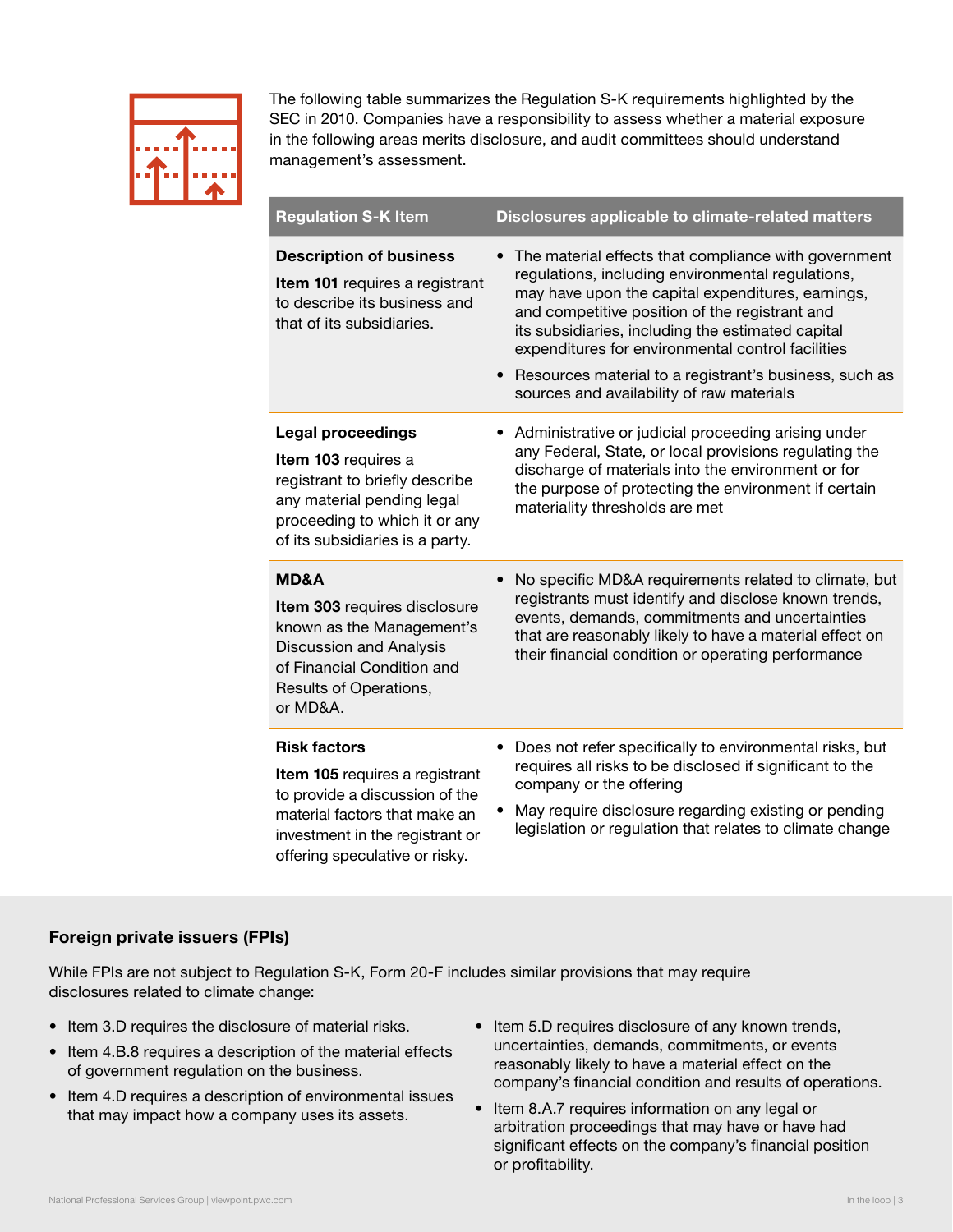# **"**

If certain information that happens to fall in any of the ESG categories is material to that company, the company needs to disclose it. We expect management and the board to do that, and we will come after them when they don't.

Commissioner Elad Roisman, Keynote Speech at the Society for Corporate Governance National Conference, July 7, 2020



In its 2010 guidance, the SEC included the following examples of the types of events that may require disclosure under one or more of the Regulation S-K rules. These are only examples and registrants should consider their own circumstances, and consider discussion with SEC counsel, within the context of the SEC's rules and requirements.



#### Impact of legislation and regulation

- Costs to purchase, or profits from sales of, allowances, or credits under a "cap and trade" system
- Costs required to improve facilities and equipment to reduce emissions in order to comply with regulatory limits or to mitigate the financial consequences of a "cap and trade" regime
- Changes to profit or loss arising from increased or decreased demand for goods and services produced by the registrant arising directly from legislation or regulation, and indirectly from changes in costs of goods sold

#### International accords

• The impact of treaties or international accords relating to climate change, if material to the business (e.g., the Kyoto Protocol, the EU emissions trading system)

#### Indirect consequences of regulation or business trends

- Decreased demand for goods that produce significant greenhouse gas emissions
- Increased demand for goods that result in lower emissions than competing products
- Increased competition to develop innovative new products
- Increased demand for generation and transmission of energy from alternative energy sources
- Decreased demand for services related to carbon based energy sources, such as drilling services or equipment maintenance services

#### Physical impacts of climate change

- The effects of climate change on the severity of weather (for example, floods or hurricanes), sea levels, the arability of farmland, and water availability and quality, have the potential to affect a registrant's operations and results.
- Consequences of severe weather include:
	- For registrants with operations concentrated on coastlines, property damage and disruptions to operations, including manufacturing operations or the transport of manufactured products
	- Indirect financial and operational impacts from disruptions to the operations of major customers or suppliers from severe weather, such as hurricanes or floods
	- Increased insurance claims and liabilities for insurance and reinsurance companies
	- Decreased agricultural production capacity in areas affected by drought or other weather-related changes
	- Increased insurance premiums and deductibles, or a decrease in the availability of coverage, for registrants with plants or operations in areas subject to severe weather

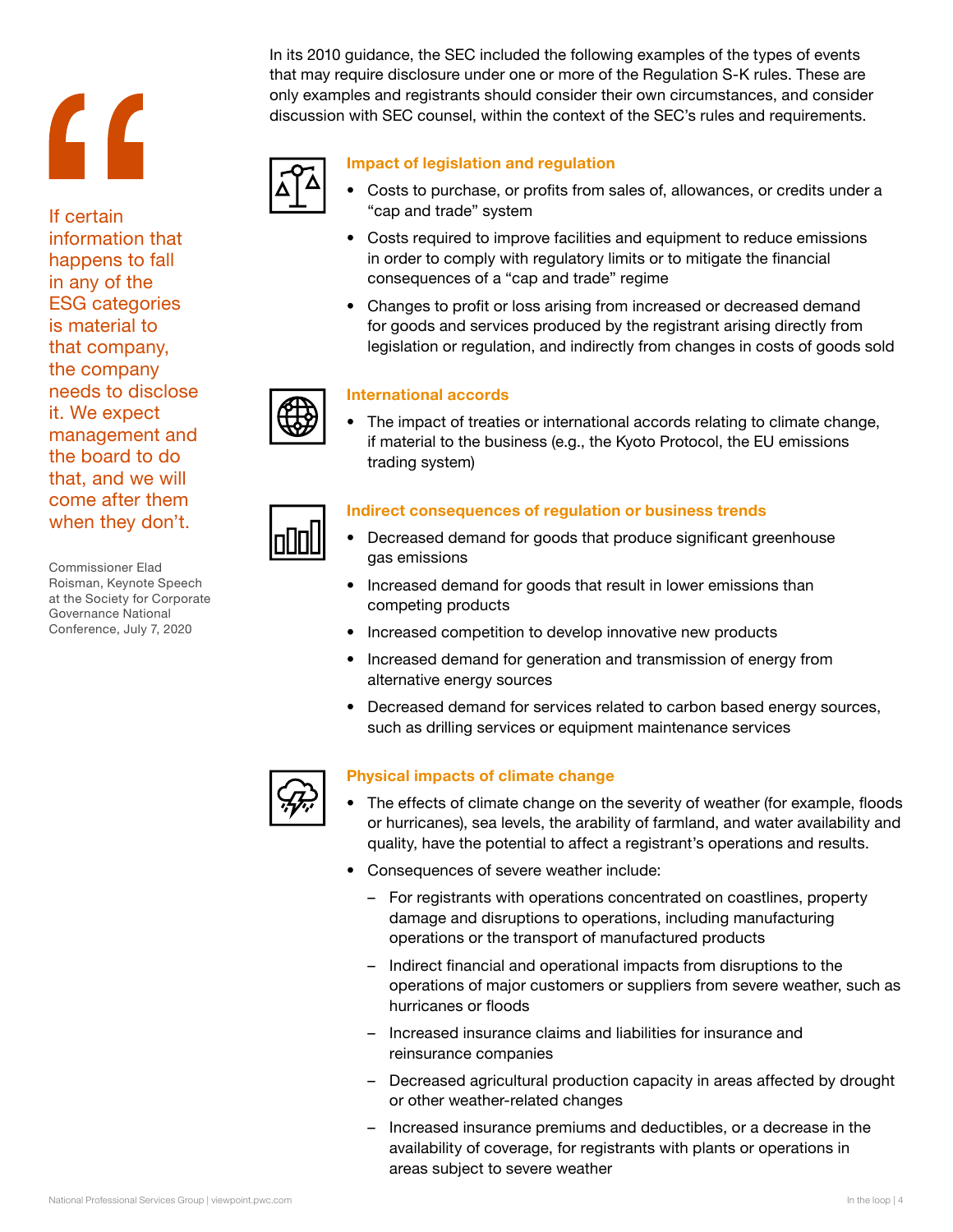

In addition, the SEC issued guidance that became effective in February 2020 related to the use of key performance indicators and metrics in MD&A. In that release, the SEC noted that some companies voluntarily disclose environmental metrics. The main intent of the release was to remind companies that when disclosing metrics, further information may be necessary under existing MD&A requirements to make the presentation of the metric not misleading. According to the SEC, adequate context for an investor to understand the disclosed metric would generally be expected to include:

- a clear definition of the metric and how it is calculated;
- a statement indicating the reasons why the metric provides useful information to investors; and
- a statement indicating how management uses the metric in managing or monitoring the performance of the business.

Disclosure of the estimates or assumptions underlying the metric or its calculation may also be necessary context for the metric.

In September 2021, the SEC's Division of Corporation Finance reiterated the importance of the 2010 interpretive guidance and published some examples of staff comments the Division may issue to companies regarding climate-related disclosures. Since that time, the Division has issued comment letters to both domestic and foreign SEC registrants across a wide range of industries specifically focused on climate-related disclosures. As of March 22, 2022, the comment letters for 28 registrants have been made public. Based on our review, each registrant received an average of six initial questions, each of which mirrored the examples published in September 2021. Broadly, the letters asked about topics such as (1) inconsistencies between a registrant's corporate social responsibility report and its SEC filings and (2) the lack of disclosure in a registrant's SEC filing of the risks, trends, and impact of climate change for the registrant and its business.

In general, registrants responded to the initial questions by indicating that the matters were quantitatively and qualitatively immaterial such that further disclosure was not warranted. Follow up comment letters were issued to all 28 registrants; these letters most commonly requested that the registrant support its assessment of materiality, referring in several instances to initial responses as "conclusory," indicating that the registrant did not "adequately address the specific items" from the prior comment.

Letters exchanged with 2 of the 28 registrants required 3 rounds of responses, while the letters for the remaining registrants were resolved after the second round. Of the approximately 160 comments issued, only a few ultimately required the registrant to expand its disclosures.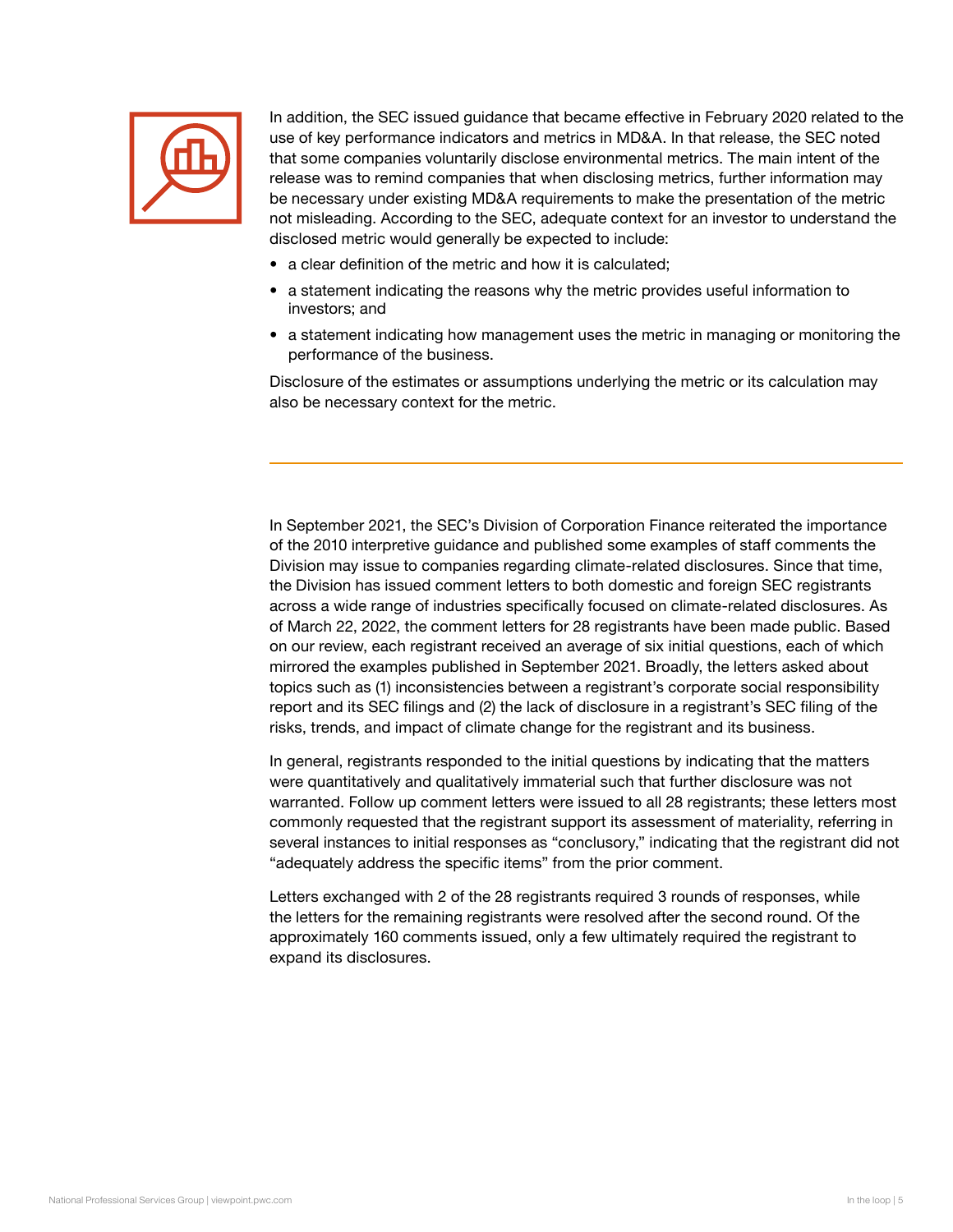Examples of common staff comments and follow up comments in the letters made public to date follow.

Disclose the material effects of transition risks related to climate change that may affect your business, financial condition, and results of operations, such as policy and regulatory changes that could impose operational and compliance burdens, market trends that may alter business opportunities, credit risks, or technological changes.

Revise your disclosure to identify any material past and/or future capital expenditures for climate-related projects. If material, please quantify these expenditures.

#### *Sample follow up comment:*

You state that historical amounts of capital expenditures for climate-related projects have not been material. Please expand your discussion to tell us about your capital expenditures relating to climate-related projects and provide us with your materiality analysis. In addition, please provide us with your materiality analysis regarding future capital expenditures relating to climaterelated projects in the development or planning stages.

#### *Sample follow up comment:*

Your response indicates that you have not identified material transition risks related to climate change. Please tell us how you assess potential transition risks and why you concluded that disclosure was not required. Your response should specifically address the different types of transition risks related to climate change you considered, including those noted in our prior comment, and explain your basis for concluding that they will not have a material impact on your business, financial condition, results of operations, or cash flows.

To the extent material, discuss the indirect consequences of climate-related regulation or business trends, such as the following: decreased demand for goods or services that produce significant greenhouse gas emissions or are related to carbonbased energy sources; increased demand for goods that result in lower emissions than competing products; increased competition to develop innovative new products that result in lower emissions; increased demand for generation and transmission of energy from alternative energy sources; and any anticipated reputational risks resulting from operations or products that produce material greenhouse gas emissions.

#### *Sample follow up comment:*

Your response appears to be conclusory in nature without providing sufficient detail regarding the indirect consequences of climate change-related regulation or business trends, including the specific items noted in our comment. Please describe the indirect consequences of climate change you considered in your response and explain how you concluded they were not material.